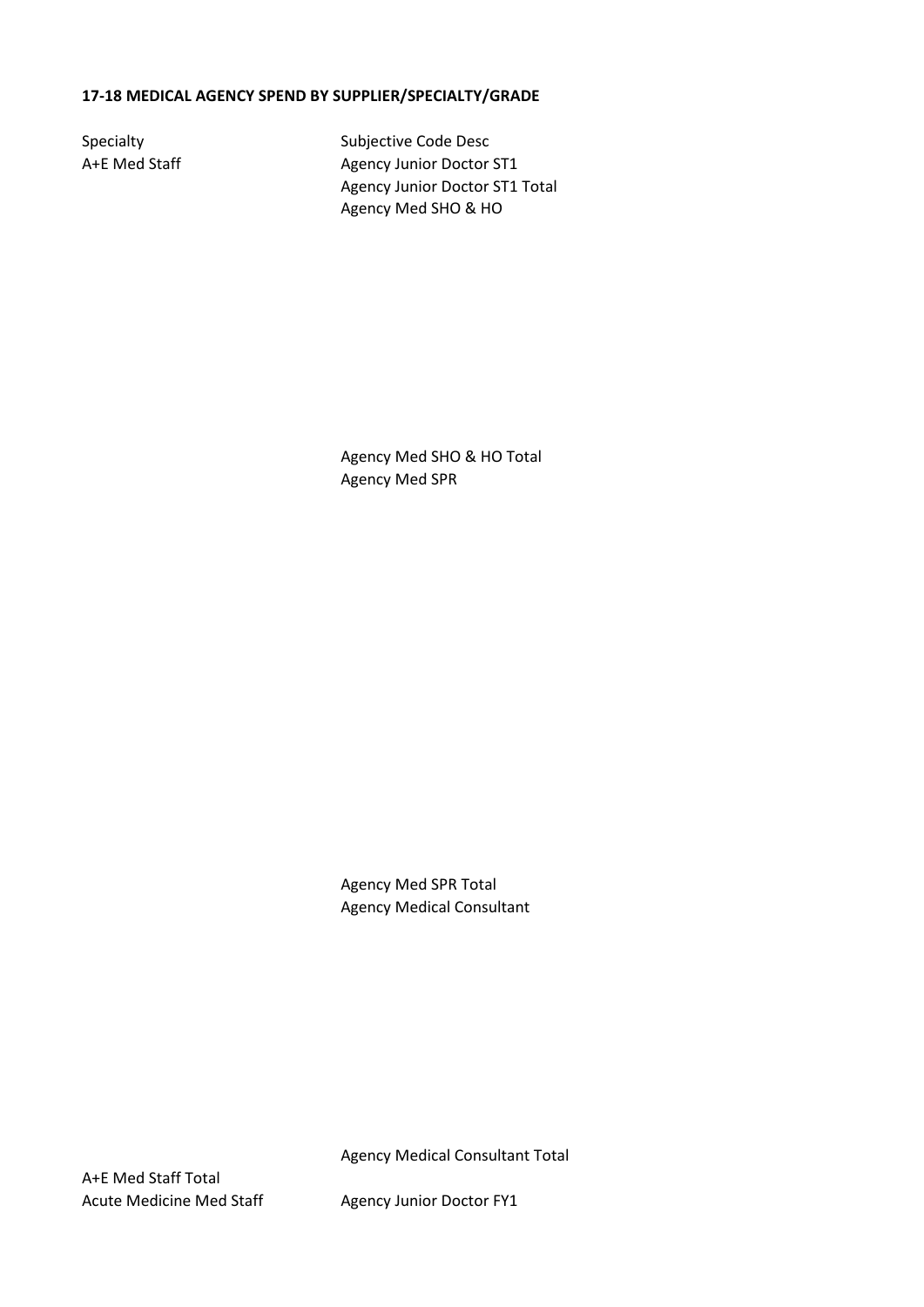Agency Junior Doctor FY1 Total Agency Junior Doctor ST1 Agency Junior Doctor ST1 Total Agency Med SHO & HO

Agency Med SHO & HO Total Agency Med SPR

Agency Med SPR Total Agency Medical Consultant

Agency Medical Consultant Total

Acute Medicine Med Staff Total Anaesthetics Med Staff Agency Junior Doctor ST1

Agency Junior Doctor ST1 Total Agency Med SHO & HO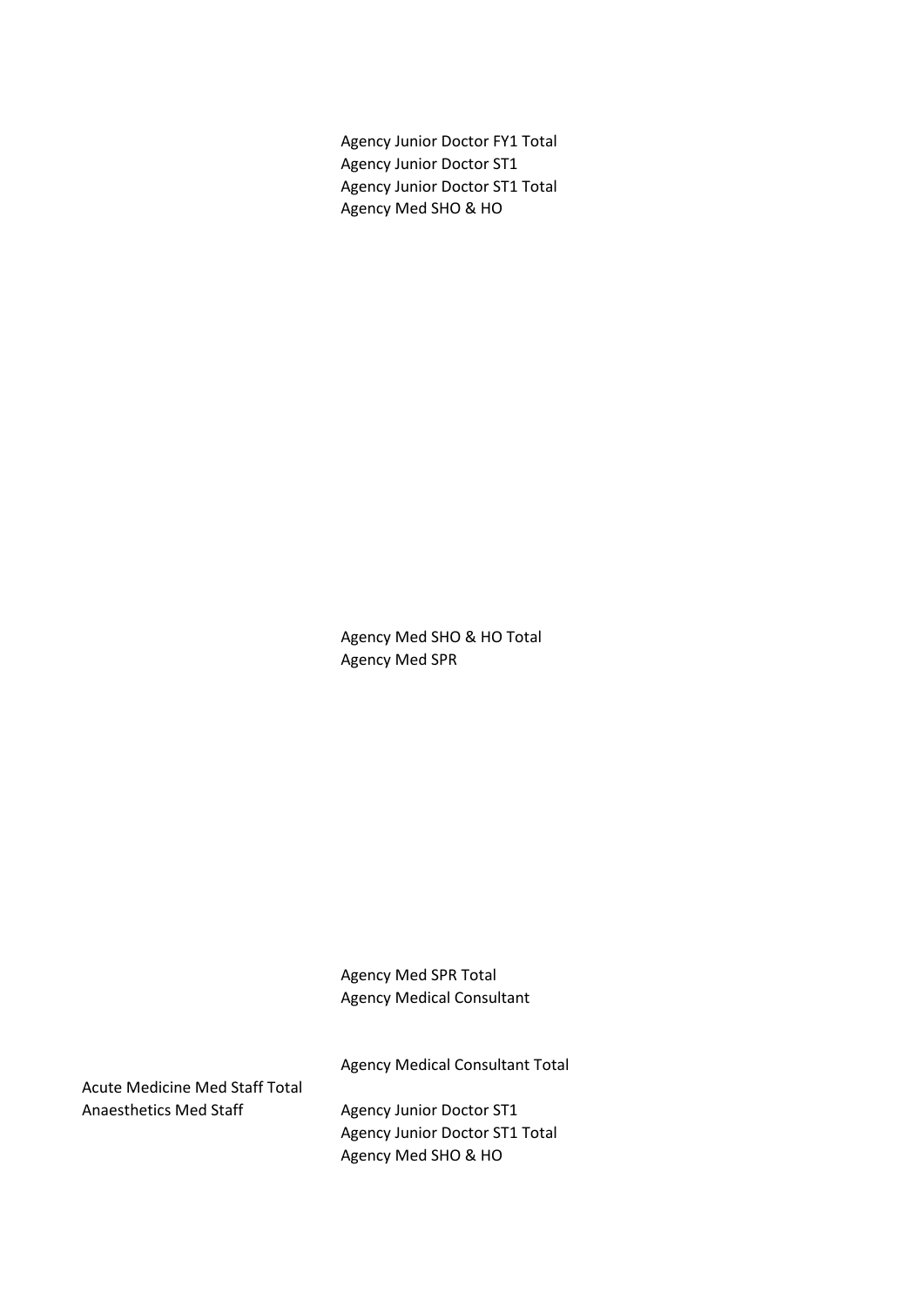Agency Med SHO & HO Total Agency Med SPR

Agency Med SPR Total Agency Medical Consultant

Anaesthetics Med Staff Total Cardiology Med Staff Agency Junior Doctor ST1

Agency Junior Doctor ST1 Total Agency Med SPR

Agency Medical Consultant Total

Agency Med SPR Total Agency Medical Consultant

Cardiology Med Staff Total Ent Med Staff Agency Junior Doctor ST1

Agency Medical Consultant Total

Agency Junior Doctor ST1 Total Agency Med SPR

Agency Med SPR Total Agency Medical Consultant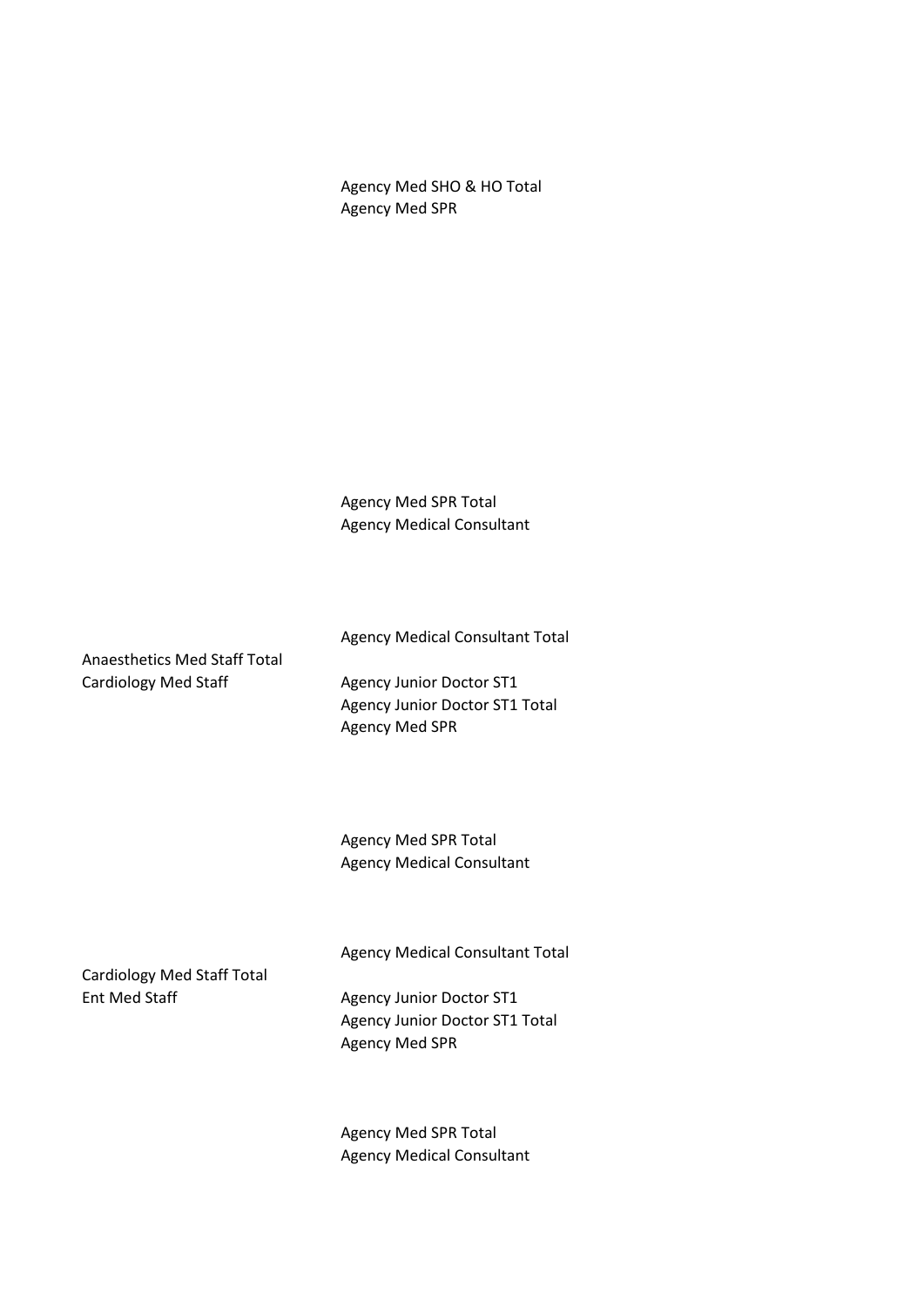Agency Medical Consultant Total Agency Other Medical Agency Other Medical Total

Gastro Med Staff Agency Junior Doctor ST1 Agency Junior Doctor ST1 Total Agency Med SHO & HO

> Agency Med SHO & HO Total Agency Med SPR

Agency Med SPR Total Agency Medical Consultant

Gastro Med Staff Total

Ent Med Staff Total

Agency Medical Consultant Total

Gen Surgery Med Staff Agency Junior Doctor FY1

Agency Junior Doctor FY1 Total Agency Junior Doctor ST1 Agency Junior Doctor ST1 Total Agency Med SHO & HO

Agency Med SHO & HO Total Agency Med SPR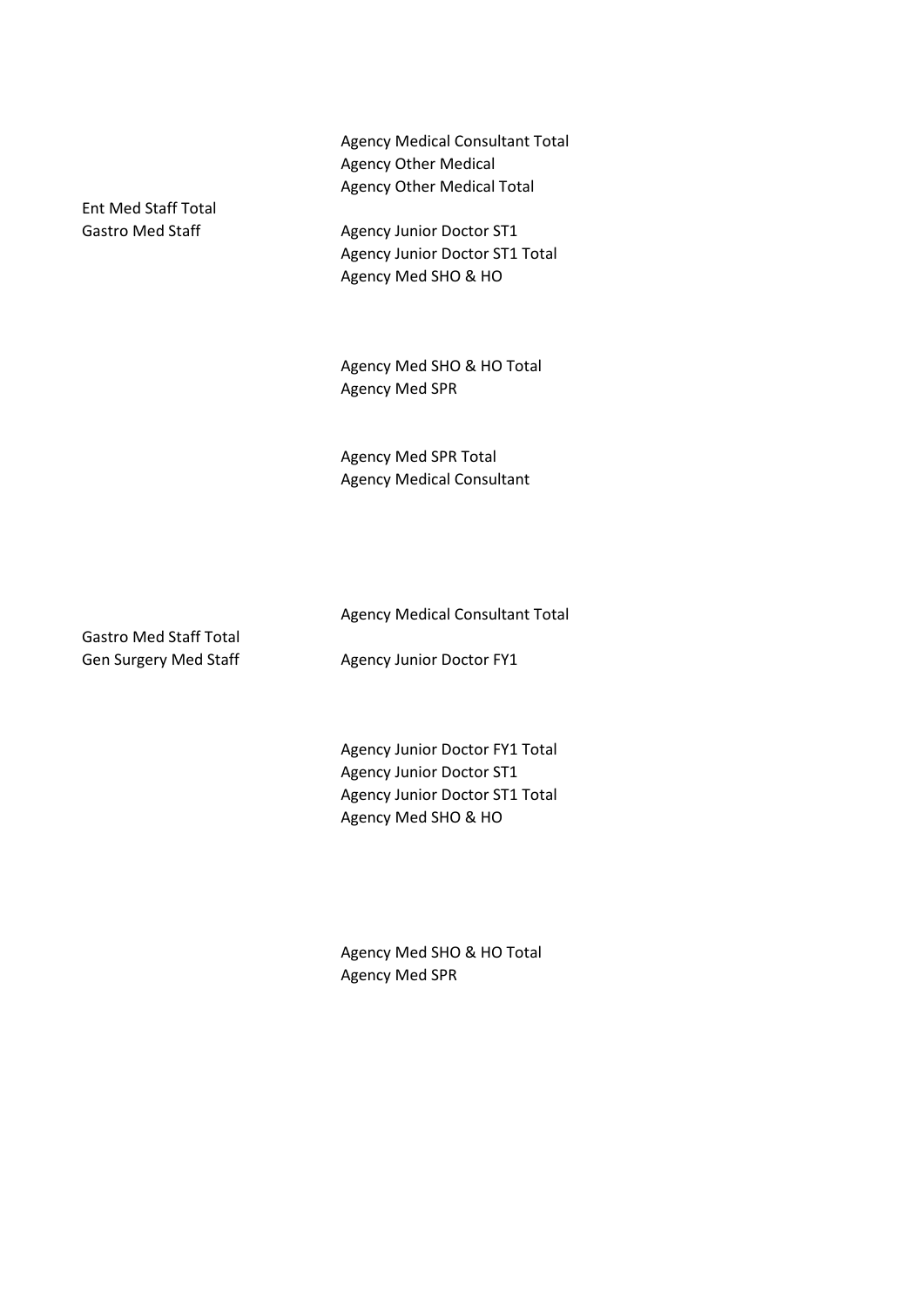## Agency Med SPR Total Agency Medical Consultant

Agency Medical Consultant Total Gen Surgery Med Staff Total Haematology Med Staff Agency Junior Doctor ST1 Agency Junior Doctor ST1 Total Agency Med SHO & HO Agency Med SHO & HO Total Agency Med SPR Agency Med SPR Total Haematology Med Staff Total Neurology Med Staff Agency Medical Consultant

Neurology Med Staff Total

Agency Medical Consultant Total

Obs + Gynae Med Staff Agency Junior Doctor ST1 Agency Junior Doctor ST1 Total Agency Med SHO & HO

> Agency Med SHO & HO Total Agency Med SPR

Agency Med SPR Total Agency Medical Consultant

Agency Medical Consultant Total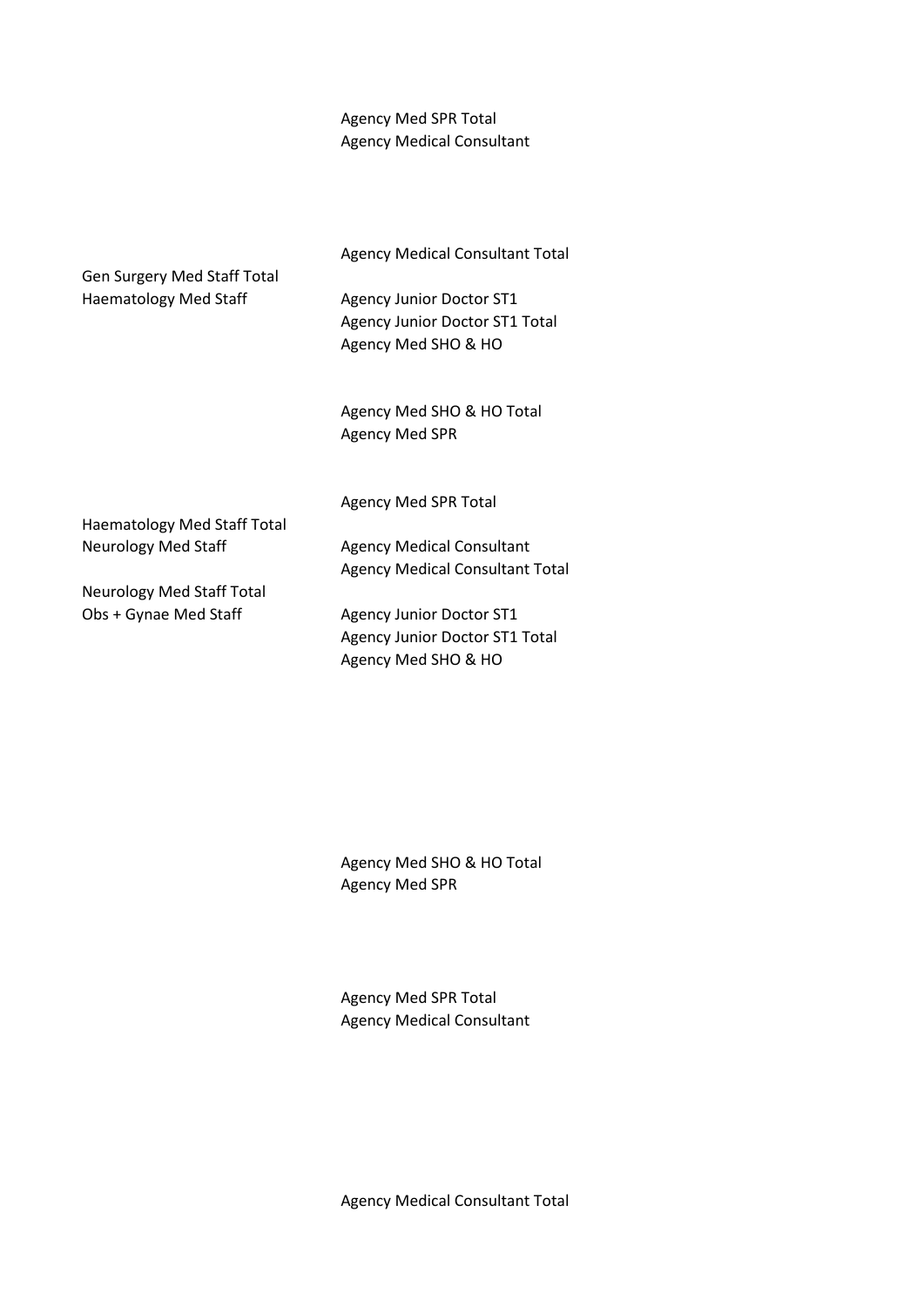Obs + Gynae Med Staff Total Ophthalmology Med Staff Agency Junior Doctor ST1

Agency Junior Doctor ST1 Total Agency Med SHO & HO

Agency Med SHO & HO Total Agency Med SPR

Agency Med SPR Total Agency Medical Consultant

Agency Medical Consultant Total

Ophthalmology Med Staff Total Ortho Med Staff Agency Junior Doctor ST1

Agency Junior Doctor ST1 Total Agency Med SHO & HO

Agency Med SHO & HO Total Agency Med SPR

Agency Med SPR Total Agency Medical Consultant

Agency Medical Consultant Total Agency Other Medical Agency Other Medical Total

Ortho Med Staff Total

Paediatrics Med Staff Agency Junior Doctor FY1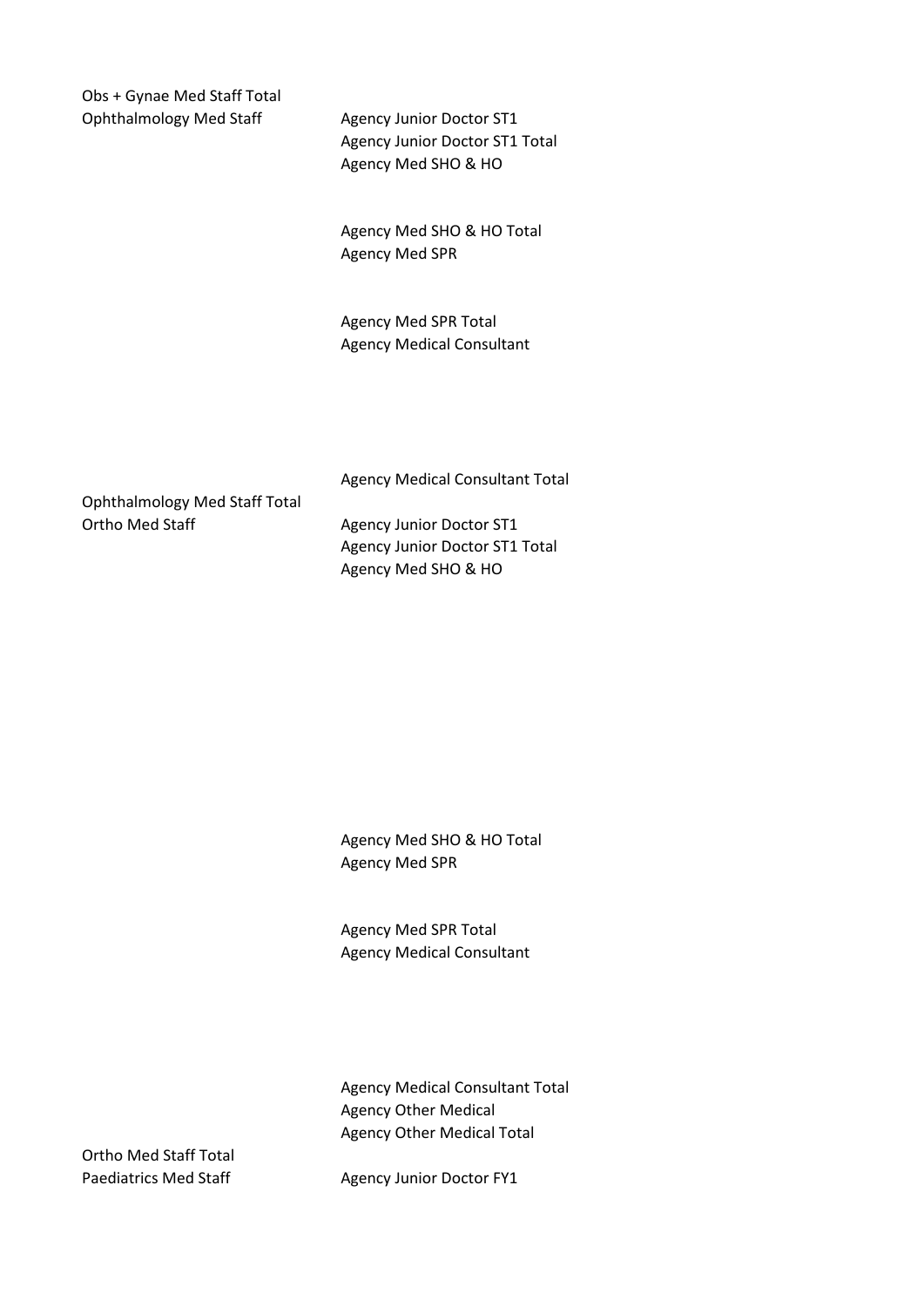Agency Junior Doctor FY1 Total Agency Junior Doctor ST1 Agency Junior Doctor ST1 Total Agency Med SHO & HO

Agency Med SHO & HO Total Agency Med SPR

Agency Med SPR Total Agency Medical Consultant

Agency Medical Consultant Total

Paediatrics Med Staff Total Pathology Med Staff Agency Medical Consultant

Pathology Med Staff Total Respiratory Med Staff Agency Junior Doctor ST1

Agency Medical Consultant Total

Agency Junior Doctor ST1 Total Agency Med SHO & HO

Agency Med SHO & HO Total Agency Med SPR

Agency Med SPR Total Agency Medical Consultant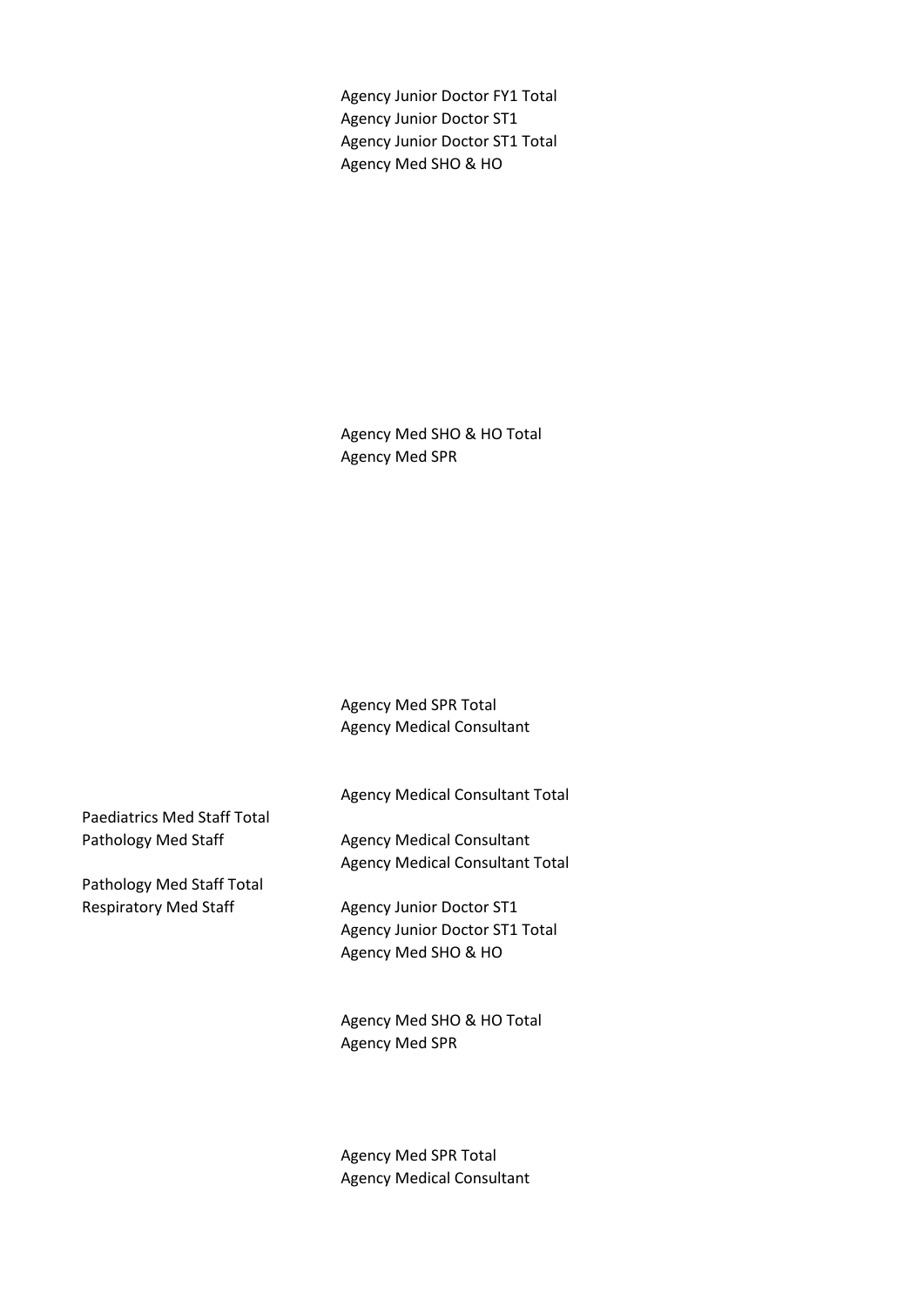Agency Medical Consultant Total

Respiratory Med Staff Total Urology Med Staff Agency Junior Doctor ST1

Agency Junior Doctor ST1 Total Agency Med SHO & HO

Agency Med SHO & HO Total Agency Med SPR

Agency Med SPR Total Agency Medical Consultant

Agency Medical Consultant Total Agency Other Medical

Agency Other Medical Total

Urology Med Staff Total

Other Agency Junior Doctor ST1 Agency Junior Doctor ST1 Total Agency Med SHO & HO Agency Med SHO & HO Total Agency Med SPR Agency Med SPR Total Agency Medical Consultant

> Agency Medical Consultant Total Agency Other Medical Agency Other Medical Total

Other Total Grand Total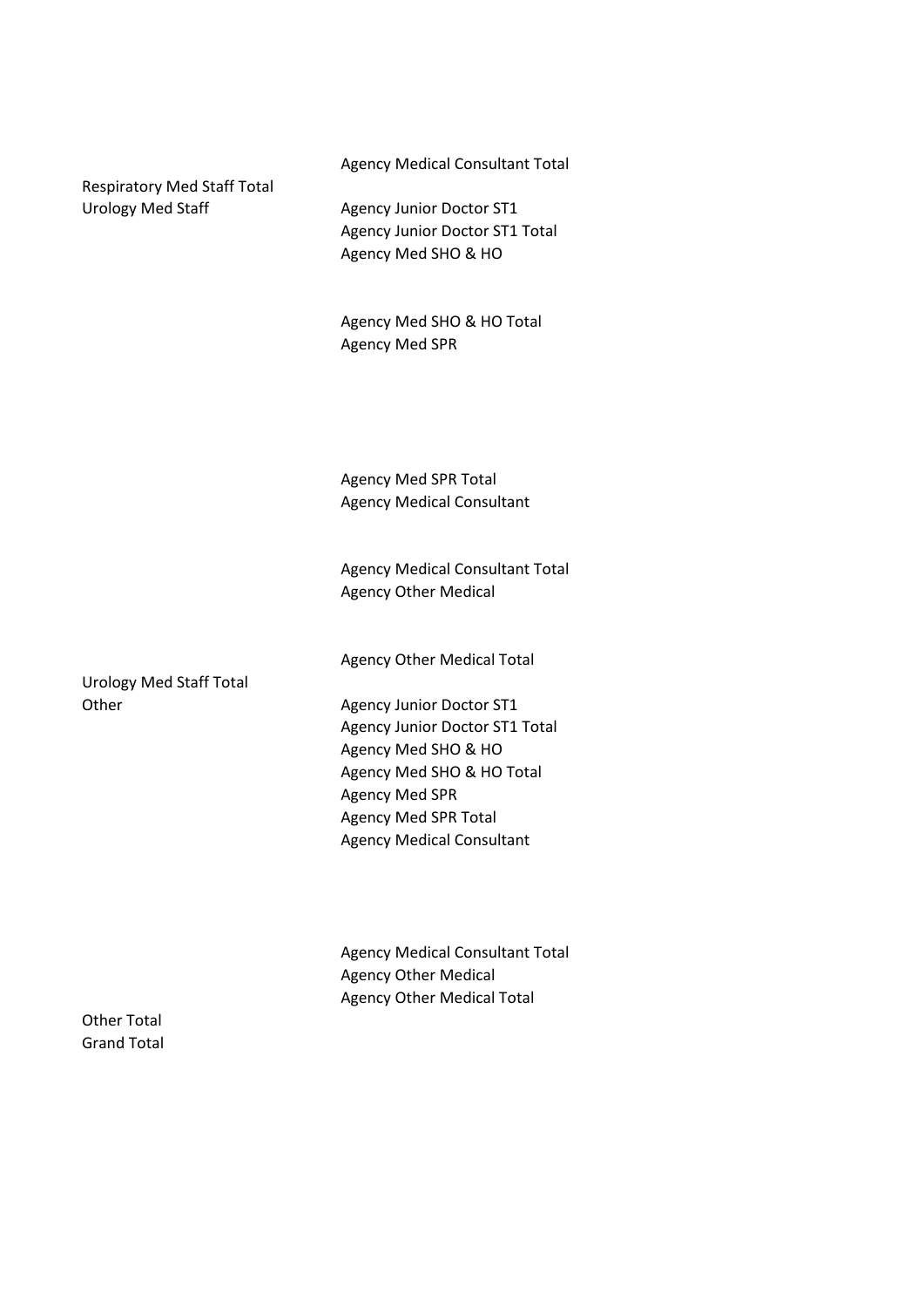| <b>SUPPLIER</b>                            | Sum of £K |
|--------------------------------------------|-----------|
| <b>OTHER</b>                               | 191.8     |
|                                            | 191.8     |
| 247 TIME LTD                               | 0.3       |
| <b>ACCIDENT &amp; EMERGENCY AGENCY LTD</b> | 1.2       |
| DRC LOCUMS LTD                             | 0.7       |
| <b>ENFERM MEDICAL LTD</b>                  | 0.1       |
| <b>ID MEDICAL GROUP LTD</b>                | 0.0       |
| <b>INTERACT MEDICAL</b>                    | 0.1       |
| <b>LOCUM PEOPLE LTD</b>                    | 0.1       |
| <b>NATIONAL LOCUMS</b>                     | 0.8       |
| RM MEDICS LTD                              | 0.3       |
| TOTAL ASSIST RECRUITMENT LTD               | 0.0       |
| <b>OTHER</b>                               | 151.2     |
|                                            | 154.7     |
| 247 TIME LTD                               | 3.5       |
| <b>ACCIDENT &amp; EMERGENCY AGENCY LTD</b> | 23.7      |
| <b>ATHONA LTD</b>                          | 0.5       |
| CAPITAL CARE SERVICES (UK) LTD             | 2.3       |
| DRC LOCUMS LTD                             | 1.6       |
| <b>ENFERM MEDICAL LTD</b>                  | 0.3       |
| <b>FRESH RECRUITMENT LTD</b>               | 0.6       |
| <b>ID MEDICAL GROUP LTD</b>                | 4.2       |
| <b>MEDSOL HEALTHCARE LTD</b>               | 0.1       |
| MEDSOL HEALTHCARE SERVICES LTD             | 0.5       |
| <b>MEMON MEDICAL SERVICES</b>              | 0.0       |
| MERCO MEDICAL STAFFING LTD                 | 0.1       |
| MYLOCUM LTD                                | 0.2       |
| <b>NATIONAL LOCUMS</b>                     | 0.1       |
| RM MEDICS LTD                              | 1.9       |
| RMR RECRUITMENT LTD                        | $-0.2$    |
| TOTAL ASSIST RECRUITMENT LTD               | 5.2       |
| <b>OTHER</b>                               | 207.1     |
|                                            | 251.5     |
| 247 TIME LTD                               | 1.1       |
| <b>ACCIDENT &amp; EMERGENCY AGENCY LTD</b> | 0.2       |
| DOCTORS ON CALL LTD                        | $-0.8$    |
| DRC LOCUMS LTD                             | 1.1       |
| <b>INTERACT MEDICAL</b>                    | 0.5       |
| <b>LOCUM PEOPLE LTD</b>                    | 2.6       |
| <b>MEDACS HEALTHCARE SERVICES PLC</b>      | 0.0       |
| <b>RIG LOCUMS LTD</b>                      | 2.7       |
| RMR RECRUITMENT LTD                        | 2.9       |
| TOTAL ASSIST RECRUITMENT LTD               | 4.6       |
| <b>OTHER</b>                               | 124.4     |
|                                            | 139.4     |
|                                            | 737.5     |
| 247 TIME LTD                               | 0.0       |
|                                            |           |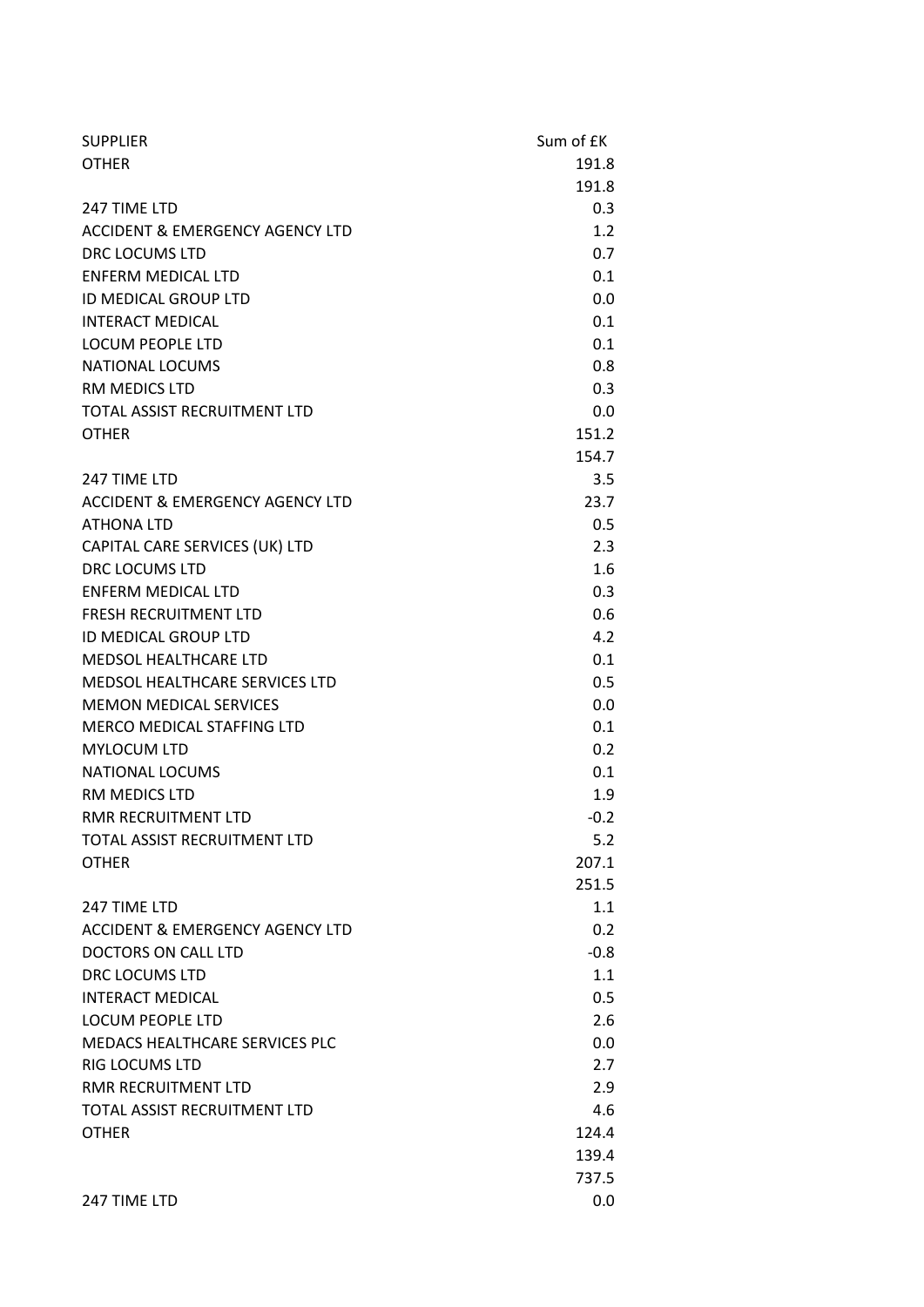| PERTEMPS MEDICAL PROFESSIONALS LTD                 | 0.2        |
|----------------------------------------------------|------------|
| <b>OTHER</b>                                       | 0.9        |
|                                                    | 1.2        |
| <b>OTHER</b>                                       | 143.3      |
|                                                    | 143.3      |
| 247 TIME LTD                                       | 4.1        |
| ACCIDENT & EMERGENCY AGENCY LTD                    | 5.3        |
| <b>COYLE PERSONNEL PLC</b>                         | 1.7        |
| DOCTORS ON CALL LTD                                | 0.7        |
| DRC LOCUMS LTD                                     | 1.7        |
| FIRST MEDICAL STAFFING SOLUTIONS LTD               | 0.7        |
| <b>FRESH RECRUITMENT LTD</b>                       | 0.2        |
| <b>ID MEDICAL GROUP LTD</b>                        | 24.7       |
| <b>LOCUM PEOPLE LTD</b>                            | 0.8        |
| MEDACS HEALTHCARE SERVICES PLC                     | 0.3        |
| MERCO MEDICAL STAFFING LTD<br><b>MYLOCUM LTD</b>   | 1.0<br>0.6 |
|                                                    | 0.8        |
| <b>NATIONAL LOCUMS</b><br><b>NC HEALTHCARE LTD</b> | 2.0        |
| <b>OMSALTD</b>                                     | 0.0        |
| PERTEMPS MEDICAL PROFESSIONALS LTD                 | 0.9        |
| <b>RM MEDICS LTD</b>                               | 1.8        |
| TOTAL ASSIST RECRUITMENT LTD                       | 0.6        |
| <b>OTHER</b>                                       | 322.6      |
|                                                    | 370.5      |
| 247 TIME LTD                                       | 0.6        |
| <b>ACCIDENT &amp; EMERGENCY AGENCY LTD</b>         | 0.5        |
| CAPITAL CARE SERVICES (UK) LTD                     | $-0.3$     |
| <b>HOLT DOCTORS LTD</b>                            | 0.1        |
| ID MEDICAL GROUP LTD                               | 3.1        |
| <b>INTERACT MEDICAL</b>                            | 0.2        |
| <b>LOCUM PEOPLE LTD</b>                            | 0.9        |
| <b>MEDACS HEALTHCARE SERVICES PLC</b>              | 0.9        |
| <b>MYLOCUM LTD</b>                                 | 0.2        |
| <b>NC HEALTHCARE LTD</b>                           | 0.7        |
| PERTEMPS MEDICAL PROFESSIONALS LTD                 | 1.1        |
| RM MEDICS LTD                                      | 0.2        |
| TOTAL ASSIST RECRUITMENT LTD                       | $-1.9$     |
| <b>OTHER</b>                                       | 55.1       |
|                                                    | 61.3       |
| 247 TIME LTD                                       | 0.0        |
| MEDSOL HEALTHCARE SERVICES LTD                     | 0.2        |
| <b>OTHER</b>                                       | 0.8        |
|                                                    | 1.0        |
|                                                    | 577.2      |
| <b>OTHER</b>                                       | 114.5      |
|                                                    | 114.5      |
| 247 TIME LTD                                       | 0.3        |
| ACCIDENT & EMERGENCY AGENCY LTD                    | 1.8        |
| DOCTORS ON CALL LTD                                | 0.9        |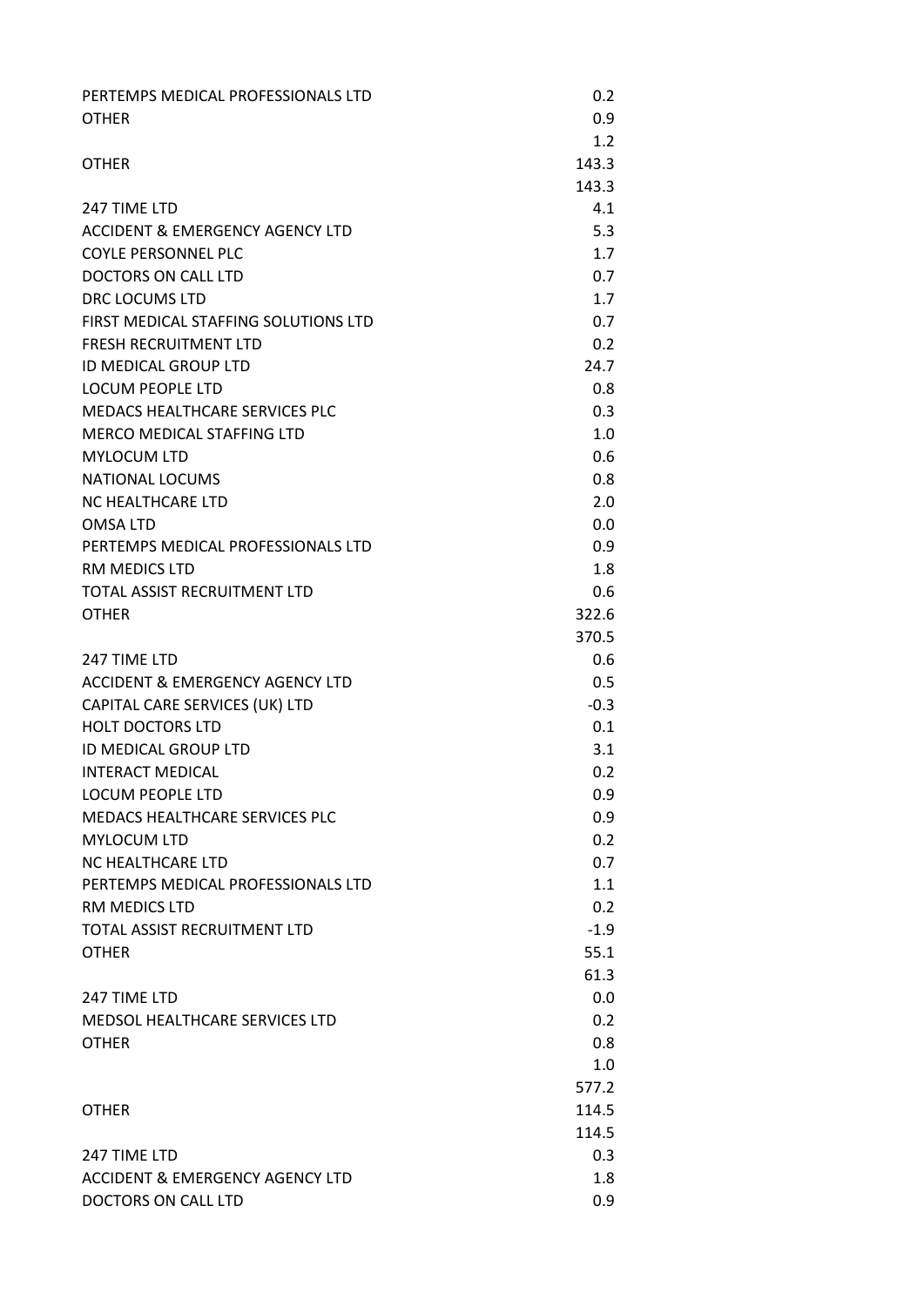| ID MEDICAL GROUP LTD                            | 0.1    |
|-------------------------------------------------|--------|
| INTERACT MEDICAL                                | 0.1    |
| TOTAL ASSIST RECRUITMENT LTD                    | 0.2    |
| <b>OTHER</b>                                    | 32.4   |
|                                                 | 35.8   |
| 247 TIME LTD                                    | 0.9    |
| ACCIDENT & EMERGENCY AGENCY LTD                 | 0.7    |
| CRG LTD                                         | 0.1    |
| <b>DOCTORS ON CALL LTD</b>                      | 7.3    |
| <b>DRC LOCUMS LTD</b>                           | 0.1    |
| FIRST MEDICAL STAFFING SOLUTIONS LTD            | 0.2    |
| <b>HOLT DOCTORS LTD</b>                         | $-0.5$ |
| ID MEDICAL GROUP LTD                            | 1.2    |
| <b>INTERACT MEDICAL</b>                         | 0.5    |
| <b>NC HEALTHCARE LTD</b>                        | 0.1    |
| RIG LOCUMS LTD                                  | $-0.1$ |
| TOTAL ASSIST RECRUITMENT LTD                    | 0.7    |
| OTHER                                           | 102.3  |
|                                                 | 113.5  |
| 247 TIME LTD                                    | 0.6    |
| DOCTORS ON CALL LTD                             | 0.3    |
| <b>DRC LOCUMS LTD</b>                           | 2.5    |
| RIG LOCUMS LTD                                  | 6.2    |
| OTHER                                           | 5.2    |
|                                                 | 14.7   |
|                                                 | 278.4  |
| <b>OTHER</b>                                    | 39.3   |
|                                                 | 39.3   |
| 247 TIME LTD                                    | 0.7    |
| ID MEDICAL GROUP LTD                            | 1.3    |
| LOCUM PEOPLE LTD                                | 7.0    |
| <b>NATIONAL LOCUMS</b>                          | 0.5    |
| <b>OTHER</b>                                    | 41.4   |
|                                                 | 50.8   |
| 247 TIME LTD                                    | 0.1    |
| <b>NATIONAL LOCUMS</b>                          | 0.9    |
| TOTAL ASSIST RECRUITMENT LTD                    | 0.5    |
| OTHER                                           | 1.6    |
|                                                 | 3.1    |
|                                                 | 93.3   |
| OTHER                                           | 14.8   |
|                                                 | 14.8   |
| 247 TIME LTD                                    | 0.1    |
| ID MEDICAL GROUP LTD                            | 1.5    |
| KETTERING GENERAL HOSPITAL NHS FOUNDATION TRUST | 3.6    |
| OTHER                                           | 0.0    |
|                                                 | 5.2    |
| 247 TIME LTD                                    | 0.1    |
| DRC LOCUMS LTD                                  | 1.0    |
| <b>FRESH RECRUITMENT LTD</b>                    | $-0.2$ |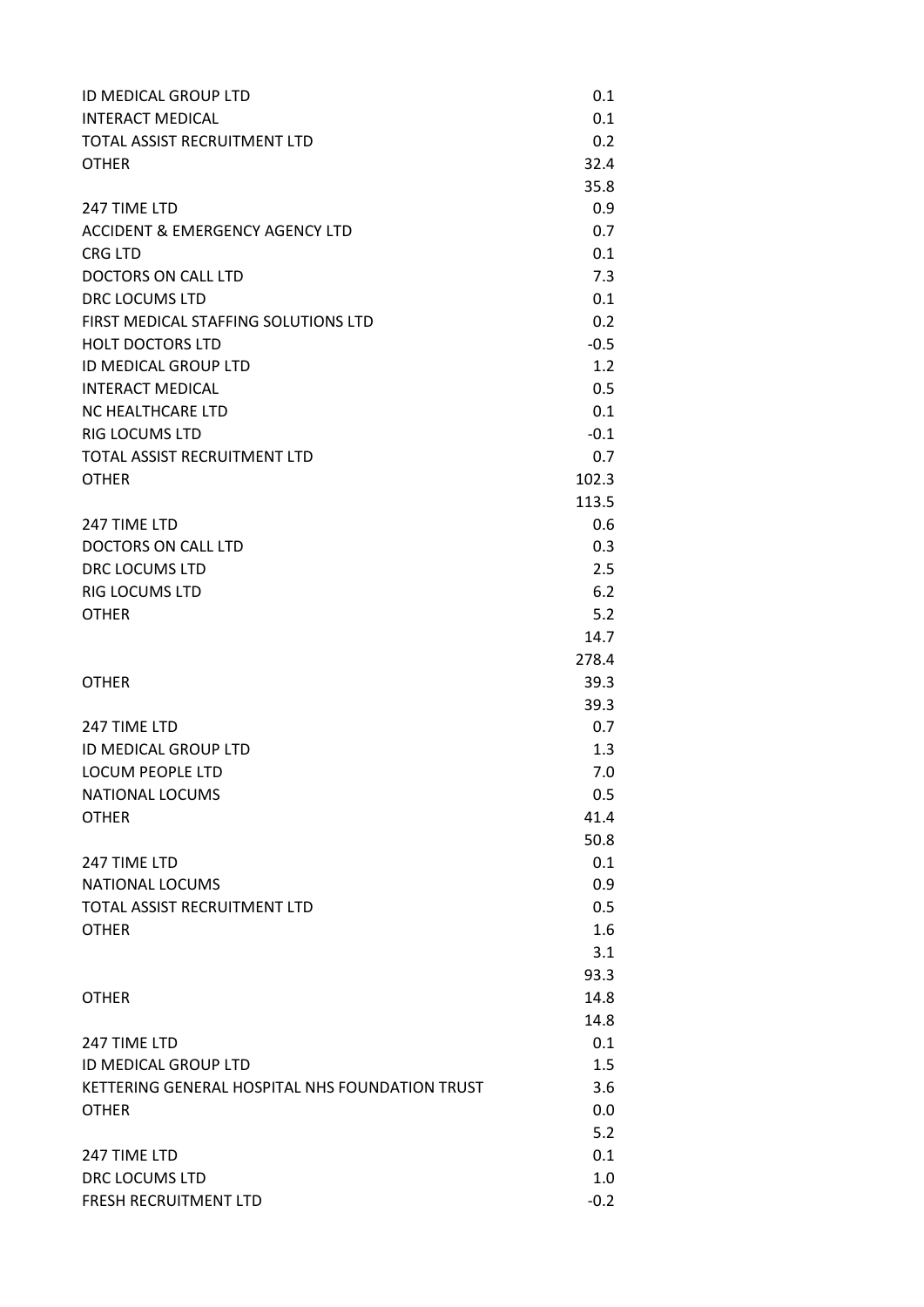| ID MEDICAL GROUP LTD                        | 0.4            |
|---------------------------------------------|----------------|
| <b>OTHER</b>                                | 36.1           |
|                                             | 37.5           |
| <b>BUCKINGHAMSHIRE HEALTHCARE NHS TRUST</b> | 1.1            |
|                                             | 1.1            |
|                                             | 58.6           |
| <b>OTHER</b>                                | 23.3           |
|                                             | 23.3           |
| 247 TIME LTD                                | 0.3            |
| PERTEMPS MEDICAL PROFESSIONALS LTD          | 0.4            |
| RM MEDICS LTD                               | 2.9            |
| <b>OTHER</b>                                | 21.1           |
|                                             | 24.7           |
| 247 TIME LTD                                | 0.0            |
| PROMEDICAL PERSONNEL LTD                    | 0.5            |
| <b>OTHER</b>                                | 7.2            |
|                                             | 7.7            |
| 247 TIME LTD                                | 0.8            |
| ACCIDENT & EMERGENCY AGENCY LTD             | 1.1            |
| ID MEDICAL GROUP LTD                        | 9.6            |
| NC HEALTHCARE LTD                           | 0.6            |
| ROSTAMI DIGESTIVE HEALTH LTD                | 5.0            |
| <b>OTHER</b>                                | 162.9<br>180.0 |
|                                             | 235.7          |
| 247 TIME LTD                                | 0.2            |
| ID MEDICAL GROUP LTD                        | 0.3            |
| NC HEALTHCARE LTD                           | 1.2            |
| <b>OTHER</b>                                | 6.0            |
|                                             | 7.8            |
| <b>OTHER</b>                                | 100.9          |
|                                             | 100.9          |
| 247 TIME LTD                                | 0.5            |
| <b>DRC LOCUMS LTD</b>                       | 0.7            |
| <b>ID MEDICAL GROUP LTD</b>                 | 5.2            |
| NC HEALTHCARE LTD                           | 0.1            |
| <b>RIG LOCUMS LTD</b>                       | 0.7            |
| <b>OTHER</b>                                | 19.3           |
|                                             | 26.5           |
| 247 TIME LTD                                | 1.2            |
| <b>ACCIDENT &amp; EMERGENCY AGENCY LTD</b>  | 0.8            |
| DOCTORS ON CALL LTD                         | 0.3            |
| DR SOODS LTD                                | 0.0            |
| DRC LOCUMS LTD                              | 0.6            |
| FIRST MEDICAL STAFFING SOLUTIONS LTD        | 7.5            |
| <b>HOLT DOCTORS LTD</b>                     | 2.8            |
| ID MEDICAL GROUP LTD                        | 2.0            |
| <b>MEDALEXA LTD</b>                         | 0.0            |
| <b>NATIONAL LOCUMS</b>                      | 0.3            |
| TOTAL ASSIST RECRUITMENT LTD                | 0.1            |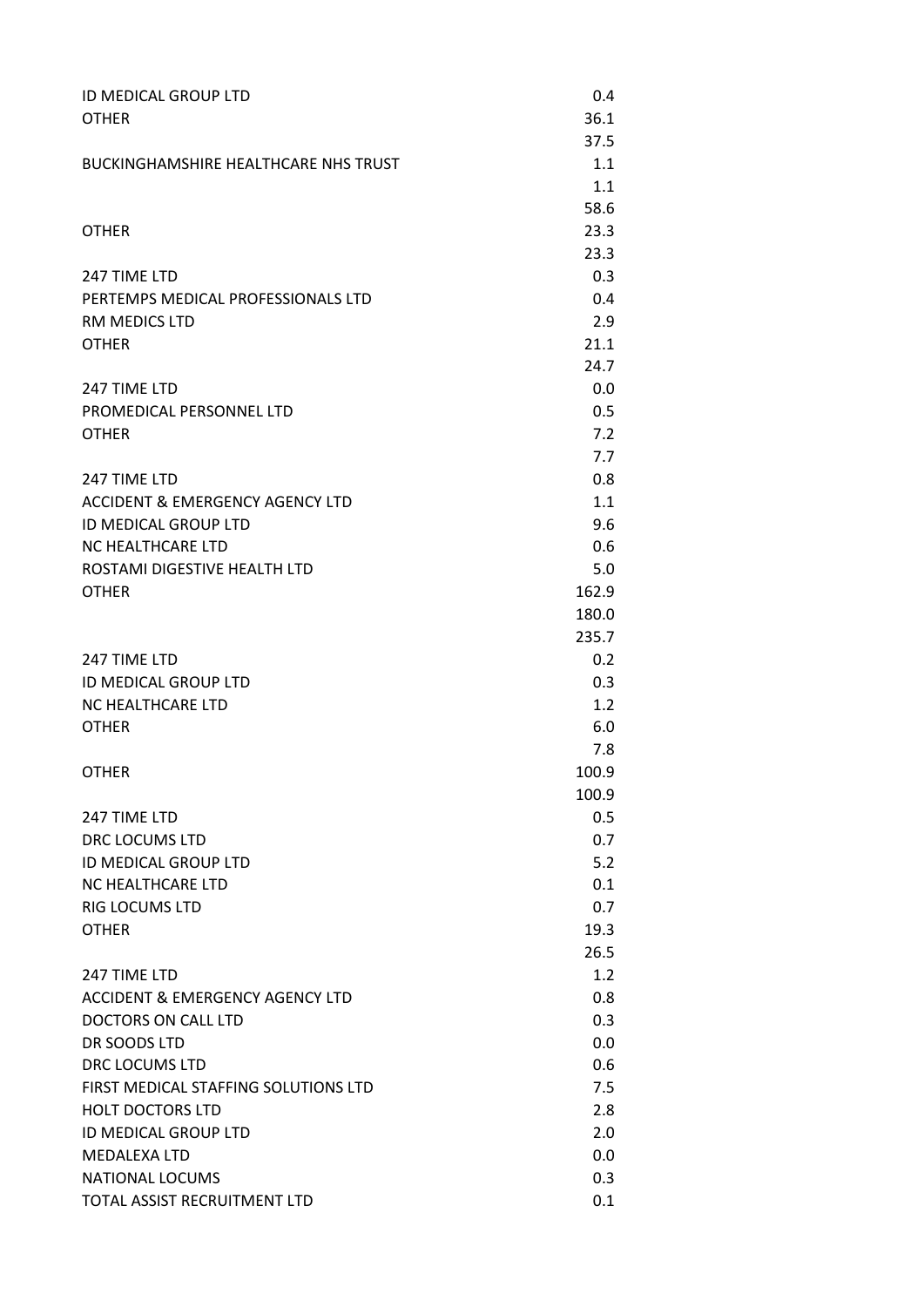| <b>OTHER</b>                               | 116.6         |
|--------------------------------------------|---------------|
|                                            | 132.3         |
| 247 TIME LTD                               | 0.3           |
| <b>DRC LOCUMS LTD</b>                      | 4.1           |
| LOCUM PLACEMENT GROUP LTD<br>RM MEDICS LTD | $-0.5$<br>0.3 |
| <b>OTHER</b>                               | 95.2          |
|                                            | 99.4          |
|                                            | 366.8         |
| OTHER                                      | 12.4          |
|                                            | 12.4          |
| 247 TIME LTD                               | 0.1           |
| ID MEDICAL GROUP LTD                       | 1.3           |
| OTHER                                      | 12.2          |
|                                            | 13.6          |
| 247 TIME LTD                               | 0.1           |
| <b>DRC LOCUMS LTD</b>                      | 0.8           |
| OTHER                                      | $-8.1$        |
|                                            | $-7.2$        |
|                                            | 18.8          |
| <b>NATIONAL LOCUMS</b>                     | $-2.2$        |
|                                            | $-2.2$        |
|                                            | $-2.2$        |
| <b>OTHER</b>                               | 26.2          |
|                                            | 26.2          |
| 247 TIME LTD                               | 0.1           |
| ACCIDENT & EMERGENCY AGENCY LTD            | 0.2           |
| <b>DRC LOCUMS LTD</b>                      | 0.4           |
| FIRST MEDICAL STAFFING SOLUTIONS LTD       | $-0.2$        |
| ID MEDICAL GROUP LTD                       | $-4.3$        |
| RIG LOCUMS LTD                             | 0.4           |
| RM MEDICS LTD                              | 0.6           |
| TOTAL ASSIST RECRUITMENT LTD               | 0.2           |
| OTHER                                      | 5.8           |
|                                            | 3.1           |
| 247 TIME LTD                               | 0.1           |
| ACCIDENT & EMERGENCY AGENCY LTD            | 0.2           |
| <b>DRC LOCUMS LTD</b>                      | 0.2           |
| PROMEDICAL PERSONNEL LTD                   | 4.3           |
| OTHER                                      | 34.5          |
|                                            | 39.3          |
| 247 TIME LTD                               | 0.5           |
| ACCIDENT & EMERGENCY AGENCY LTD            | 1.7           |
| DRC LOCUMS LTD                             | 0.8           |
| ID MEDICAL GROUP LTD                       | 4.1           |
| <b>INTERACT MEDICAL</b>                    | 0.8           |
| NC HEALTHCARE LTD                          | 0.4           |
| TOTAL ASSIST RECRUITMENT LTD               | 0.1           |
| OTHER                                      | 134.5         |
|                                            | 142.8         |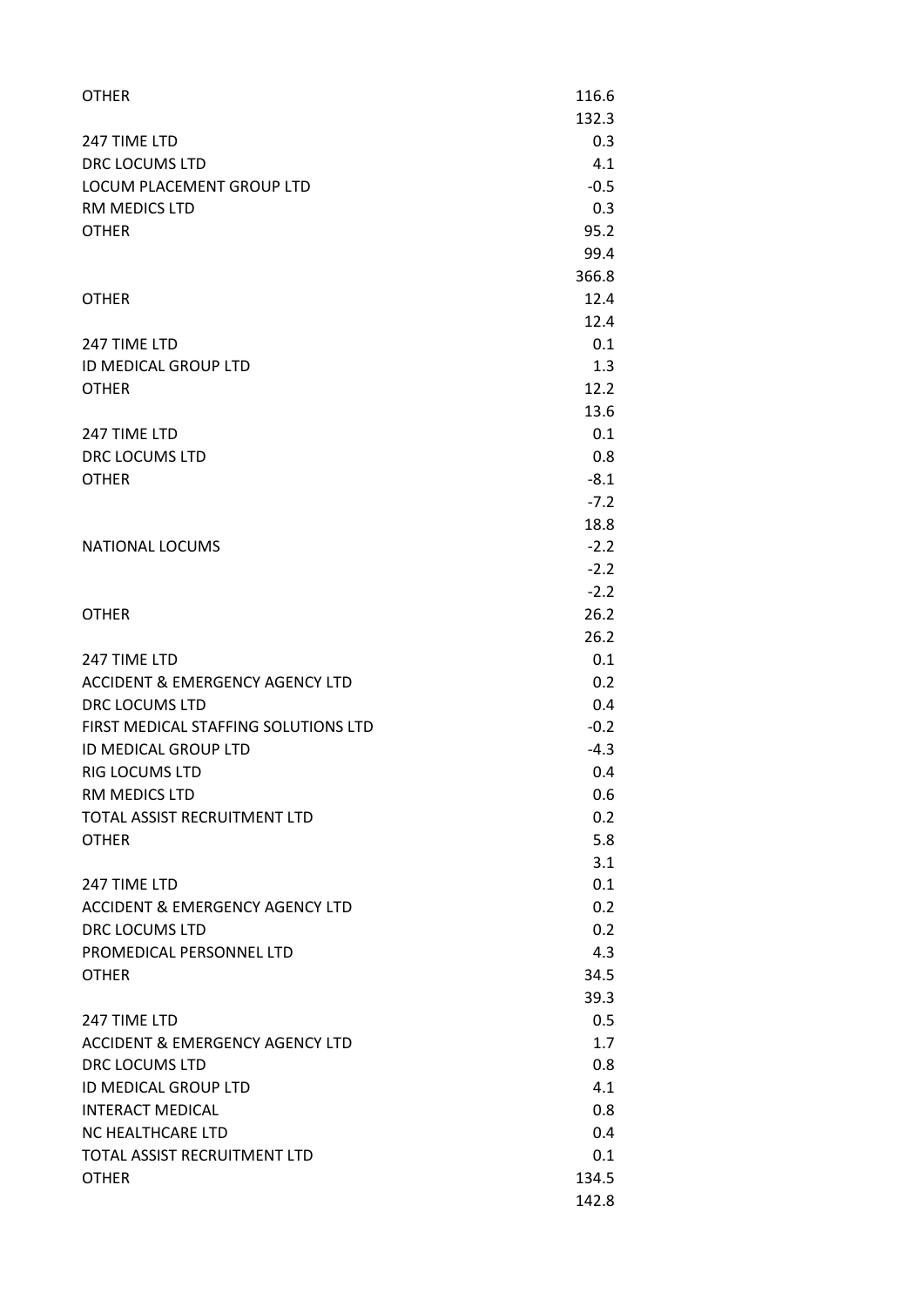|                                  | 211.4          |
|----------------------------------|----------------|
| <b>OTHER</b>                     | 66.9           |
|                                  | 66.9           |
| 247 TIME LTD                     | 0.0            |
| DRC LOCUMS LTD                   | 0.3            |
| <b>OTHER</b>                     | 2.7            |
|                                  | 3.0            |
| 247 TIME LTD                     | 0.2            |
| <b>RIG LOCUMS LTD</b>            | 2.7            |
| <b>OTHER</b>                     | 0.0            |
|                                  | 2.9            |
| 247 TIME LTD                     | 0.9            |
| DRC LOCUMS LTD                   | 7.9            |
| <b>FRESH RECRUITMENT LTD</b>     | 0.2            |
| <b>HOLT DOCTORS LTD</b>          | 0.8            |
| PROVIDE MEDICAL LTD              | 3.5            |
| <b>OTHER</b>                     | 169.7          |
|                                  | 183.0          |
|                                  |                |
| <b>OTHER</b>                     | 255.7<br>151.1 |
|                                  | 151.1          |
|                                  |                |
| 247 TIME LTD                     | 2.7            |
| ACCIDENT & EMERGENCY AGENCY LTD  | 1.7            |
| CLINICAL EMPLOYMENT SERVICES LTD | 0.4            |
| DRC LOCUMS LTD                   | $-0.6$         |
| ID MEDICAL GROUP LTD             | 9.4            |
| <b>LOCUM PEOPLE LTD</b>          | 0.1            |
| MEDACS HEALTHCARE SERVICES PLC   | 9.0            |
| NATIONAL LOCUMS                  | 6.8            |
| NC HEALTHCARE LTD                | 0.8            |
| RM MEDICS LTD                    | 0.0            |
| <b>TAHIR SHARIEF LTD</b>         | 0.0            |
| <b>OTHER</b>                     | 278.9          |
|                                  | 309.2          |
| 247 TIME LTD                     | 0.0            |
| ACCIDENT & EMERGENCY AGENCY LTD  | 0.2            |
| <b>OTHER</b>                     | 0.0            |
|                                  | 0.2            |
| 247 TIME LTD                     | 0.9            |
| <b>DOCTORS ON CALL LTD</b>       | 0.4            |
| ID MEDICAL GROUP LTD             | 5.0            |
| <b>INTERACT MEDICAL</b>          | 4.7            |
| LOCUM PLACEMENT GROUP LTD        | 4.2            |
| <b>OTHER</b>                     | 149.3          |
|                                  | 164.4          |
| PROVIDE MEDICAL LTD              | 13.6           |
|                                  | 13.6           |
|                                  | 638.4          |
| 247 TIME LTD                     | 0.0            |
| MEDACS HEALTHCARE SERVICES PLC   | 0.1            |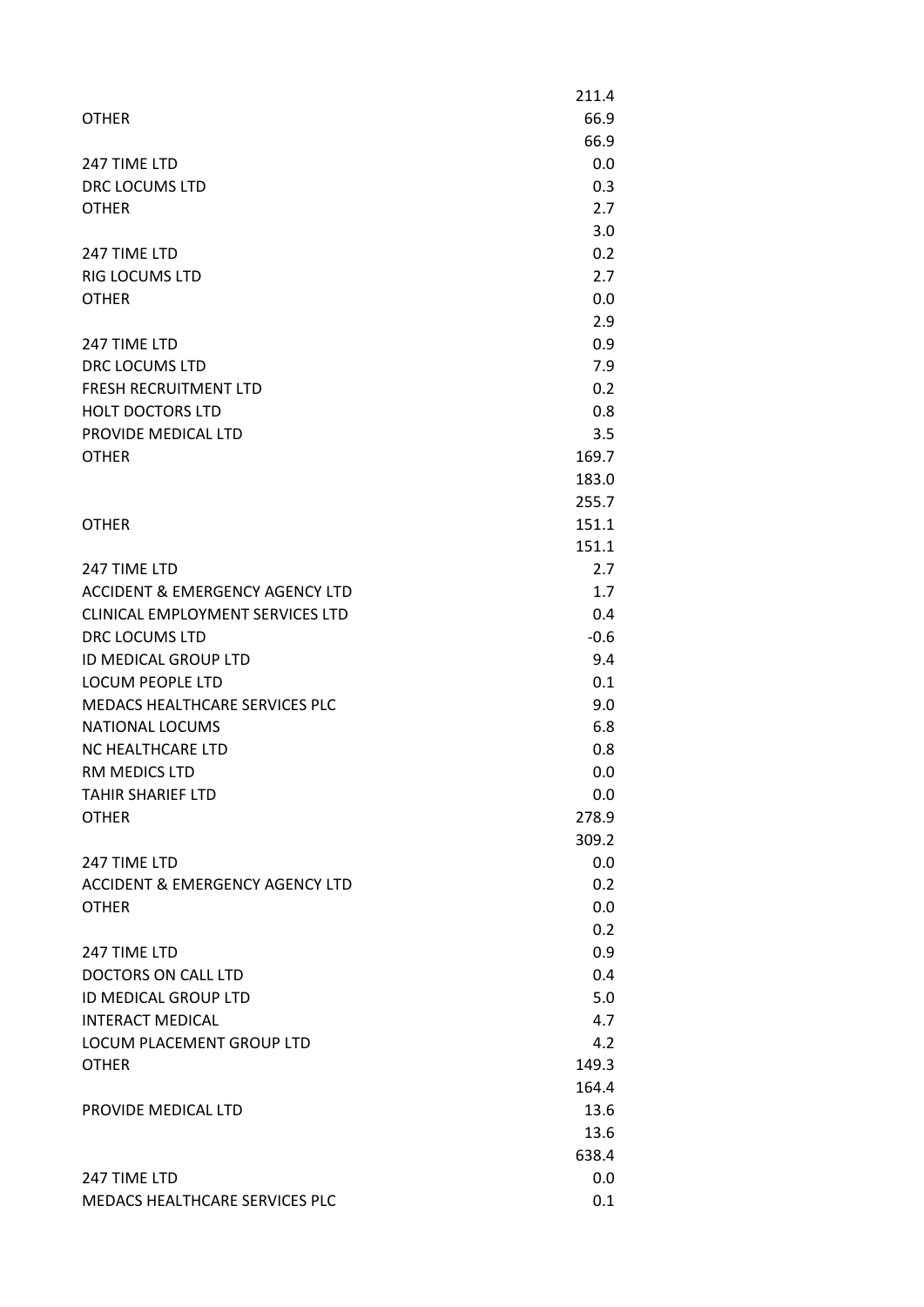|                                            | 0.1     |
|--------------------------------------------|---------|
| <b>OTHER</b>                               | 110.9   |
|                                            | 110.9   |
| 247 TIME LTD                               | 2.0     |
| <b>ACCIDENT &amp; EMERGENCY AGENCY LTD</b> | 8.8     |
| CAPITAL CARE SERVICES (UK) LTD             | 0.5     |
| DRC LOCUMS LTD                             | 0.2     |
| <b>HOLT DOCTORS LTD</b>                    | 4.1     |
| ID MEDICAL GROUP LTD                       | 3.1     |
| <b>INTERACT MEDICAL</b>                    | 0.6     |
| LOCUM PLACEMENT GROUP LTD                  | 0.3     |
| MEDACS HEALTHCARE SERVICES PLC             | 1.8     |
| PROVIDE MEDICAL LTD                        | 1.8     |
| RM MEDICS LTD                              | 0.2     |
| <b>OTHER</b>                               | 148.2   |
|                                            | 171.6   |
| 247 TIME LTD                               | 1.3     |
| <b>ACCIDENT &amp; EMERGENCY AGENCY LTD</b> | 1.5     |
| <b>DOCTORS ON CALL LTD</b>                 | 0.6     |
| FIRST MEDICAL STAFFING SOLUTIONS LTD       | 0.4     |
| <b>HOLT DOCTORS LTD</b>                    | 2.0     |
| ID MEDICAL GROUP LTD                       | 8.4     |
| <b>INTERACT MEDICAL</b>                    | 1.0     |
| <b>MOHAMED LTD</b>                         | 0.0     |
| RM MEDICS LTD                              | 0.8     |
| <b>TOTAL ASSIST RECRUITMENT LTD</b>        | 1.1     |
| <b>OTHER</b>                               | 206.3   |
|                                            | 223.5   |
| 247 TIME LTD                               | 0.0     |
| <b>ACCIDENT &amp; EMERGENCY AGENCY LTD</b> | 0.2     |
| <b>OTHER</b>                               | 2.1     |
|                                            | 2.3     |
|                                            | 508.4   |
| <b>OTHER</b>                               | $-10.7$ |
|                                            | $-10.7$ |
|                                            | $-10.7$ |
| <b>OTHER</b>                               | 43.5    |
|                                            | 43.5    |
| 247 TIME LTD                               | 0.1     |
| ID MEDICAL GROUP LTD                       | 0.9     |
| <b>OTHER</b>                               | 2.6     |
|                                            | 3.6     |
| 247 TIME LTD                               | 0.3     |
| <b>ARDENCARE LTD</b>                       | 0.0     |
| ID MEDICAL GROUP LTD                       | 4.0     |
| MERCO MEDICAL STAFFING LTD                 | 0.7     |
| <b>OTHER</b>                               | 15.1    |
|                                            | 20.1    |
| 247 TIME LTD                               | 0.7     |
| ACCIDENT & EMERGENCY AGENCY LTD            | $-3.7$  |